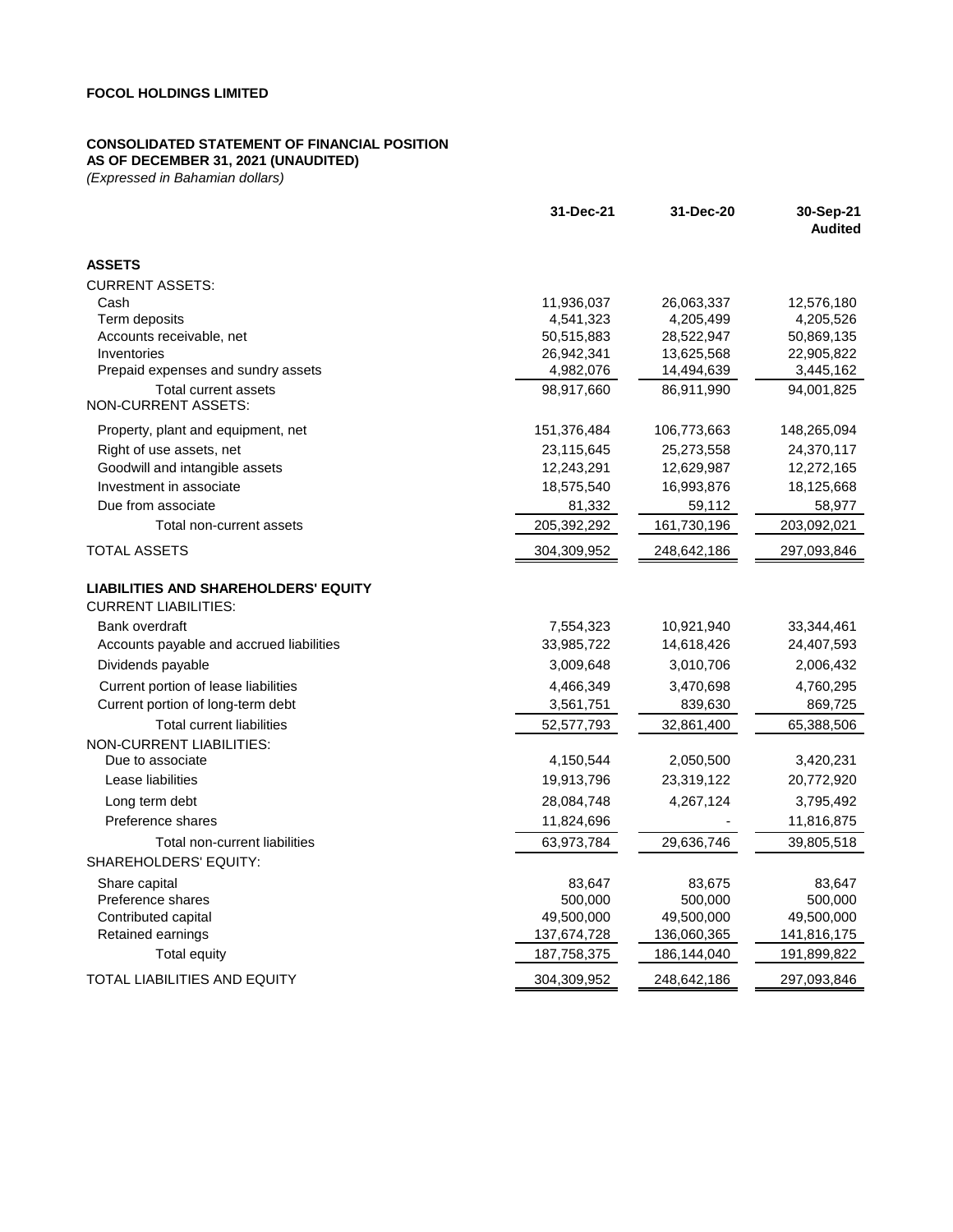#### **CONSOLIDATED STATEMENT OF COMPREHENSIVE INCOME**

#### **THREE MONTHS ENDED DECEMBER 31, 2021 (UNAUDITED)**

|                                                                                                                                                                                                          | 31-Dec-21                                                                      | 31-Dec-20                                                        | 30-Sep-21<br><b>Audited</b>                                        |
|----------------------------------------------------------------------------------------------------------------------------------------------------------------------------------------------------------|--------------------------------------------------------------------------------|------------------------------------------------------------------|--------------------------------------------------------------------|
| <b>REVENUES</b>                                                                                                                                                                                          | 82,850,599                                                                     | 52,566,888                                                       | 289,071,691                                                        |
| COST OF SALES                                                                                                                                                                                            | (65,483,275)                                                                   | (38, 456, 634)                                                   | (222,153,694)                                                      |
| Gross profit                                                                                                                                                                                             | 17,367,324                                                                     | 14,110,254                                                       | 66,917,997                                                         |
| Equity income                                                                                                                                                                                            | 449.872                                                                        | 600,000                                                          | 1,731,792                                                          |
| Insurance proceeds and other income<br>Marketing, administrative and general expenses<br>Depreciation and amortization<br>Finance costs<br>Dividends on preferred shares<br>NET AND COMPREHENSIVE INCOME | 1.544<br>(11,172,864)<br>(3, 147, 704)<br>(747, 671)<br>(422,137)<br>2,328,364 | 1.548<br>(9, 119, 210)<br>(2,877,492)<br>(417, 935)<br>2,297,165 | 5.569<br>(38,115,090)<br>(12,040,949)<br>(1,966,234)<br>16,533,085 |
|                                                                                                                                                                                                          |                                                                                |                                                                  |                                                                    |
| Earnings per share                                                                                                                                                                                       | 0.02                                                                           | 0.02                                                             | 0.13                                                               |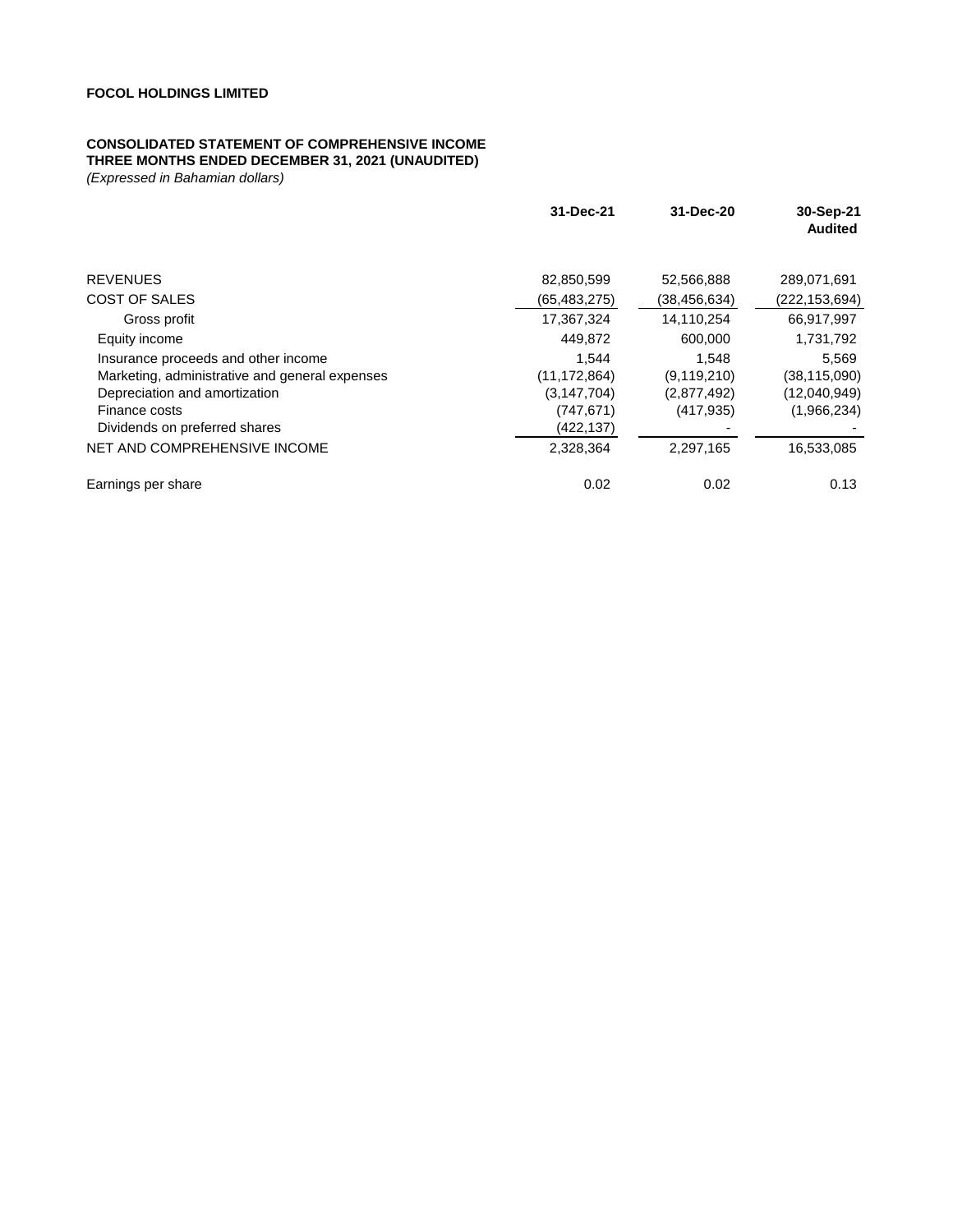### **FOCOL HOLDINGS LIMITED**

# **CONSOLIDATED STATEMENT OF CHANGES IN EQUITY THREE MONTHS ENDED DECEMBER 31, 2021 (UNAUDITED)**

|                                      | <b>Share</b>   | <b>Preference</b> | <b>Contributed</b> | <b>Retained</b> |              |
|--------------------------------------|----------------|-------------------|--------------------|-----------------|--------------|
|                                      | <b>Capital</b> | <b>Shares</b>     | Capital            | <b>Earnings</b> | <b>Total</b> |
| <b>Balance at September 30, 2020</b> | 83,675         | 500,000           | 49,500,000         | 140,236,402     | 190,320,077  |
| Total comprehensive income           |                |                   |                    | 2,297,165       | 2,297,165    |
| Common share dividends               |                |                   |                    | (6,023,202)     | (6,023,202)  |
| Preference share dividends           |                |                   |                    | (450,000)       | (450,000)    |
| <b>Balance at December 31, 2020</b>  | 83,675         | 500,000           | 49,500,000         | 136,060,365     | 186,144,040  |
| Balance at September 30, 2021        | 83,647         | 500,000           | 49,500,000         | 141,816,175     | 191,899,822  |
| Total comprehensive income           |                |                   |                    | 2,328,364       | 2,328,364    |
| Common share dividends               |                |                   |                    | (6,019,811)     | (6,019,811)  |
| Preference share dividends           |                |                   |                    | (450,000)       | (450,000)    |
| <b>Balance at December 31, 2021</b>  | 83,647         | 500,000           | 49,500,000         | 137,674,728     | 187,758,375  |